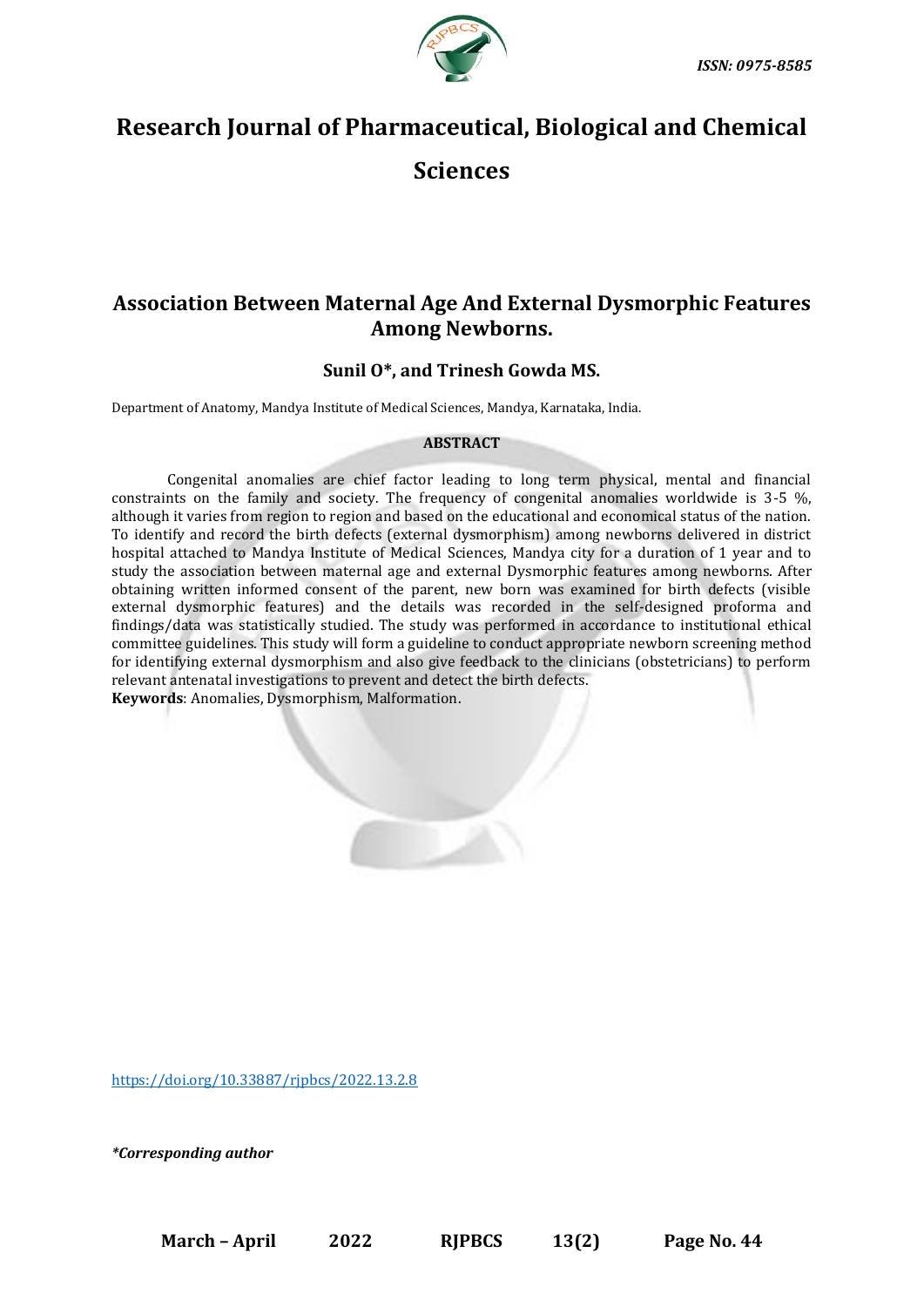

#### **INTRODUCTION**

Congenital anomalies is referred as functional or structural defects that occurs during preembryogenesis and embryogenesis period of a fetal life and may be diagnosed prenatally using appropriate diagnostic tests, at the time of birth, or may be detected later in infancy and childhood, for example sensorineural hearing loss [1]. Serious birth defects can be lethal. For those who survive, these disorders can cause lifelong mental, physical, auditory or visual disabilities. Birth defects are a global problem, but their impact is particularly severe in underdeveloped and developing countries, where more than 94% births with serious congenital anomalies and 95% of the neonatal death occur [2]. The congenital anomalies accounts for 8-13% of perinatal deaths and 12-15 % of neonatal deaths in India [3,4]. The exact prevalence of Congenital anomalies varies in different areas and among different populations. The long-term survival of the neonates with external dysmorphism is much lower than normal children [5]. Despite of the high frequency of congenital anomalies the underlying causes for most remain obscure in 50 % of the cases. In 2010 congenital anomalies were estimated to be fifth largest cause of neonatal death [6]. Around 40-60% of congenital anomalies are of unknown etiology, many are multi-factorial. Known factors are genetic, maternal, nutritional, behavioural, infectious and environmental [7]. Spectrum of external dysmorphic varies from minor birth defects to major birth defects. Minor defects includes polydactyly, syndactyly etc. and major defects are life threatening and some are incompatible with life eg. Anencephaly, holoprosencephaly etc [7,8]. Preventive public health services must work to reduce the frequency of certain external dysmorphism/defects through the early detection and management of risk factors or should reinforce protective factors. Adolescent women and mothers should have a healthy balanced diet, adequate intake of minerals and vitamins, particularly Folic acid, Iron in adolescent women and mothers. Measures and awareness for mothers to avoid harmful teratogenic substances such as alcohol and tobacco, reducing environmental exposure to hazardous agents (heavy metals and pesticides) during antenatal and perinatal period, strengthening in terms of education and training of professional health staff and those responsible for promotion of preventive measures for external dysmorphism and screening procedures for infections agents, such as Toxoplasmosis, Rubella, Cytomegalovirus (CMV), syphilis, varicella-zoster, parvovirus B19 and Herpes infections. Establishment of reforms and policies for surveillance, registeration and monitoring of congenital anomalies and to allow swift evaluation of national interventions policies, such as fortification of the food supply with iron, iodine, vitamin A, vitamin D, folic acid, etc [6,8].

Peri-conception medical services should assist couple specially the mother to attain appropriate health and well-being at the beginning and whole course of pregnancy to establish a normal pregnancy and delivery without any unfortunate pregnancy. This may include general diagnostic test to screen for the risk of congenital anomalies [9,10]. The health professionals should be trained for early diagnosis of birth defects and knowing when to refer a patient for specialized treatment.

#### **MATERIALS AND METHODS**

Newborns delivered in the district hospital, Mandya Institute of Medical Sciences, Mandya city for a duration of one year were examined after getting consent from parents, the newborn were examined for visible external dysmorphic feature and the details was recorded in the pre-designed proforma and findings/data was studied using appropriate statistical methods. Photographs of the newborns with external birth defects/dysmorphism were taken for keeping record of the defect. The inpatient number and other patient details were kept in record for further follow up and for referral services by District Early Intervention Centre (DEIC) for newborn with external dysmorphic features to obtain further management. Descriptive statistics comprising proportion and percentage were used to describe the data obtained from the study and graphical representation was done (bar diagrams, pie charts, line graph etc.) to study the association between maternal age and external dysmorphism among newborn. Prior ethical clearance at the institution was obtained from the Institutional Ethics Committee (IEC), Mandya Institute of Medical Sciences, Mandya city for conducting the study and examining the newborns.

#### **RESULTS**

This hospital based cross-sectional study was done at Tertiary Care Centre of Mandya Institute of Medical Sciences, Mandya for a duration of one year on live newborns. The population for study were selected by using simple random method keeping in view the operational feasibility, 502 live newborns

**March – April 2022 RJPBCS 13(2) Page No. 45**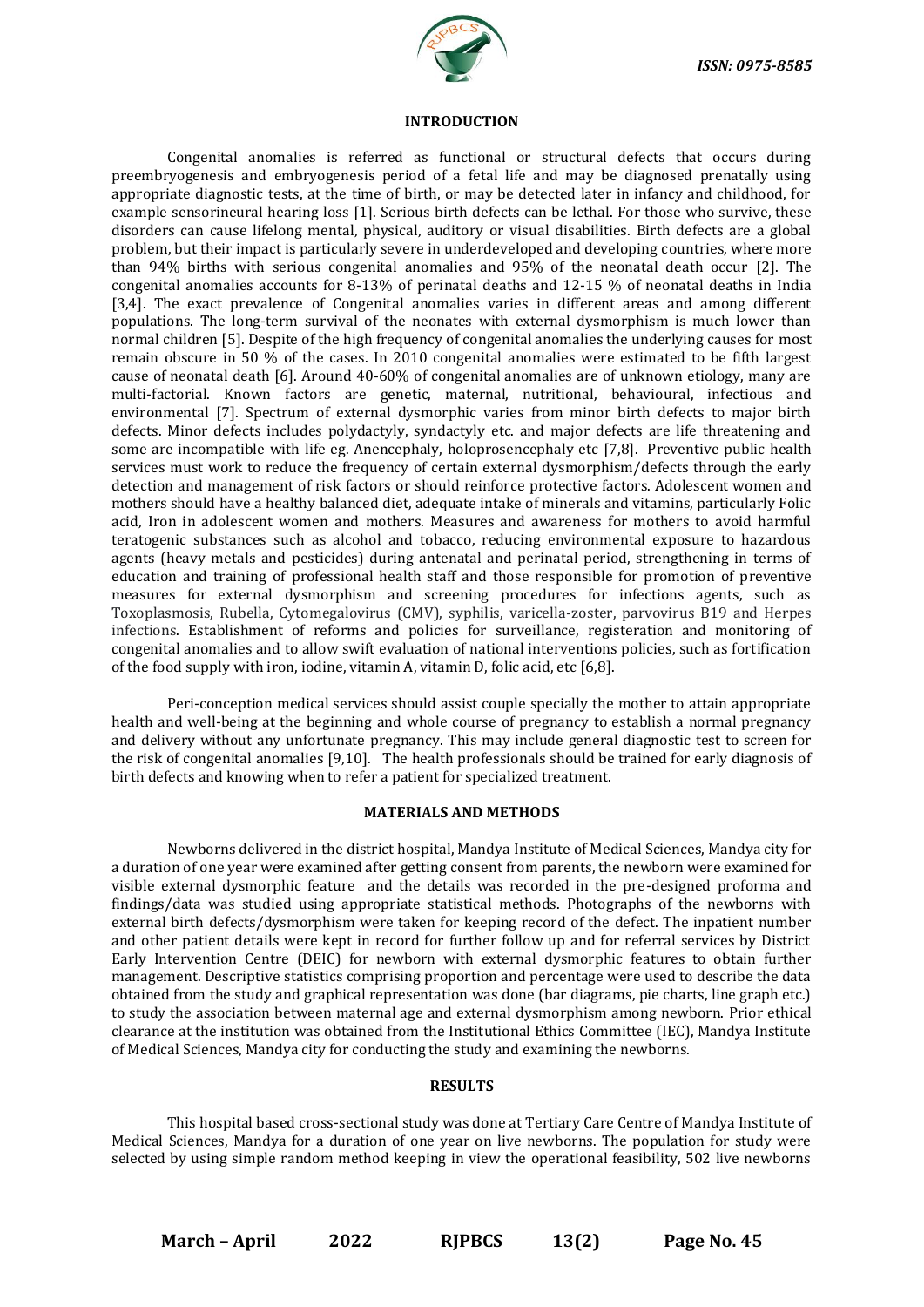

were examined physically for external dysmorphic features and, the assocation between maternal age and external dysmorphic features was studied.

| <b>External Dysmorphism</b> | Frequency | Percentage |
|-----------------------------|-----------|------------|
| Not Present                 | 485       | 96.6 %     |
| Present                     |           | $3.4\%$    |
| Total                       | 502       |            |

#### **Table 1: Total number of external dysmorphic features among newborn**

During the present study, 502 live newborns were examined at the district hospital Mandya Institute of Medical Sciences, of which **17** of the cases presented with external dysmorphic feature. The prevalence of the external dimorphism in the present study is **3.4%.**

**Table 2: Association between Maternal age and external dysmorphism among newborns**

| Age of Mother (Years) | Frequency | Percentage (%) |
|-----------------------|-----------|----------------|
| <20                   |           | 11.76          |
| $20 - 29$             |           | 76.47          |
| 30-39                 |           | 5.88           |
| >40                   |           | 5.88           |

Maternal age is an important factor for association of congenital dysmorphic anomalies. In the present study relationship between maternal age and babies born with congenital external dysmorphism showed statistically high number of cases were born of mothers aged 20-29 years.





#### **DISCUSSION**

During the study period, 502 live newborns were examined of which 17 (**3.39%**) of the cases were diagnosed with external dysmorphic features, which is a consistent with the prevalence observed by other investigators around the globe (3-6%). Worldwide prevalence is 3-5% but varies from country to country. In the present study prevalence rate is relatively low compared to **8%** which was reported in **Pakistan** and in hospital neonatal unit based study of countries like **Nigeria** that has **3.7%**, in **Taiwan 4.3%** and higher than European countries, **Oman 2.46%** and of **Bahrain 2.7%.**[9] Various studies shows conflicting results in the developing countries like India, One such studies conducted by **Sarkar et al**